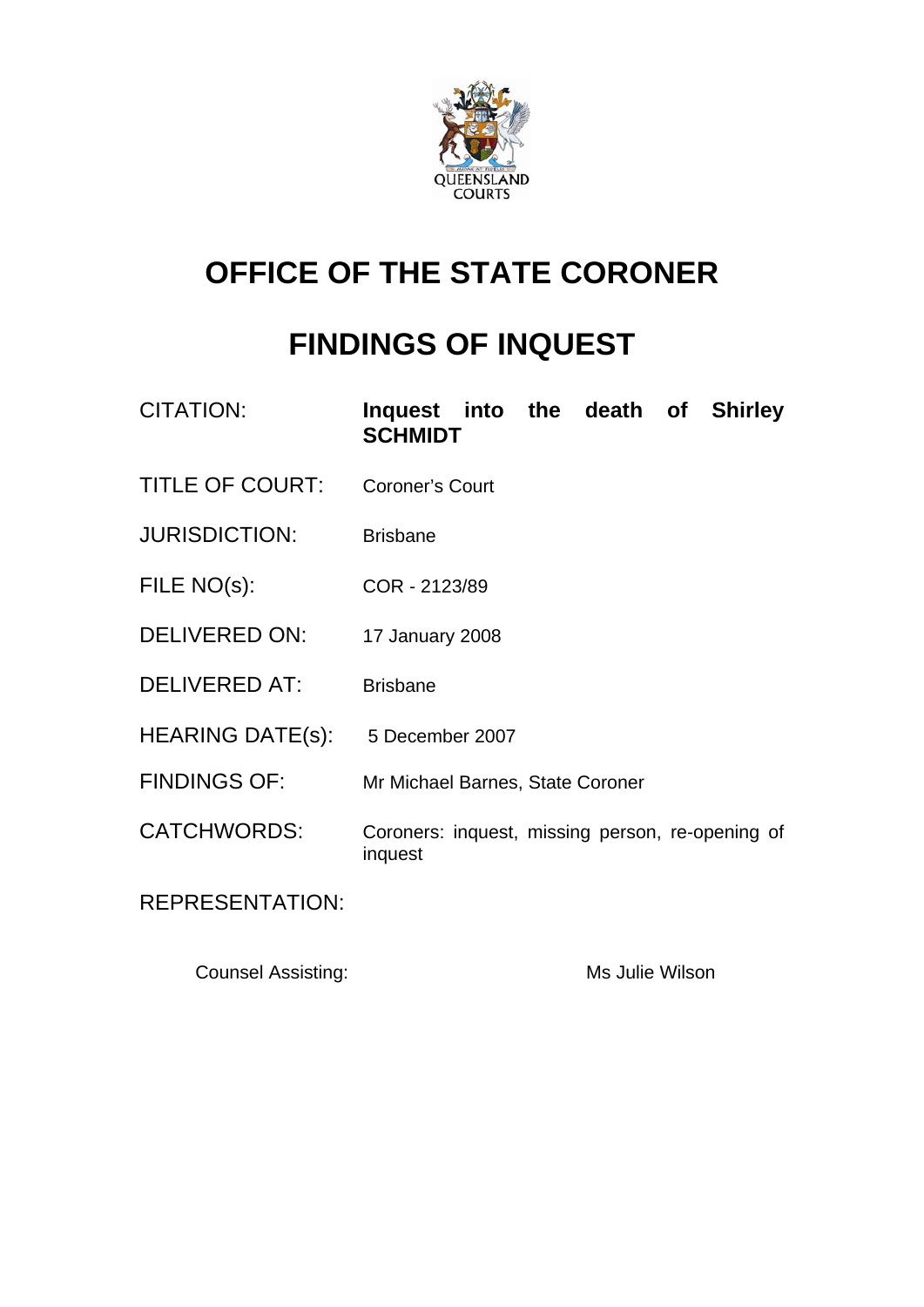## Findings of the inquest into the disappearance of Shirley Schmidt

#### Table of contents

| 10 |
|----|
| 10 |
|    |
|    |
|    |
|    |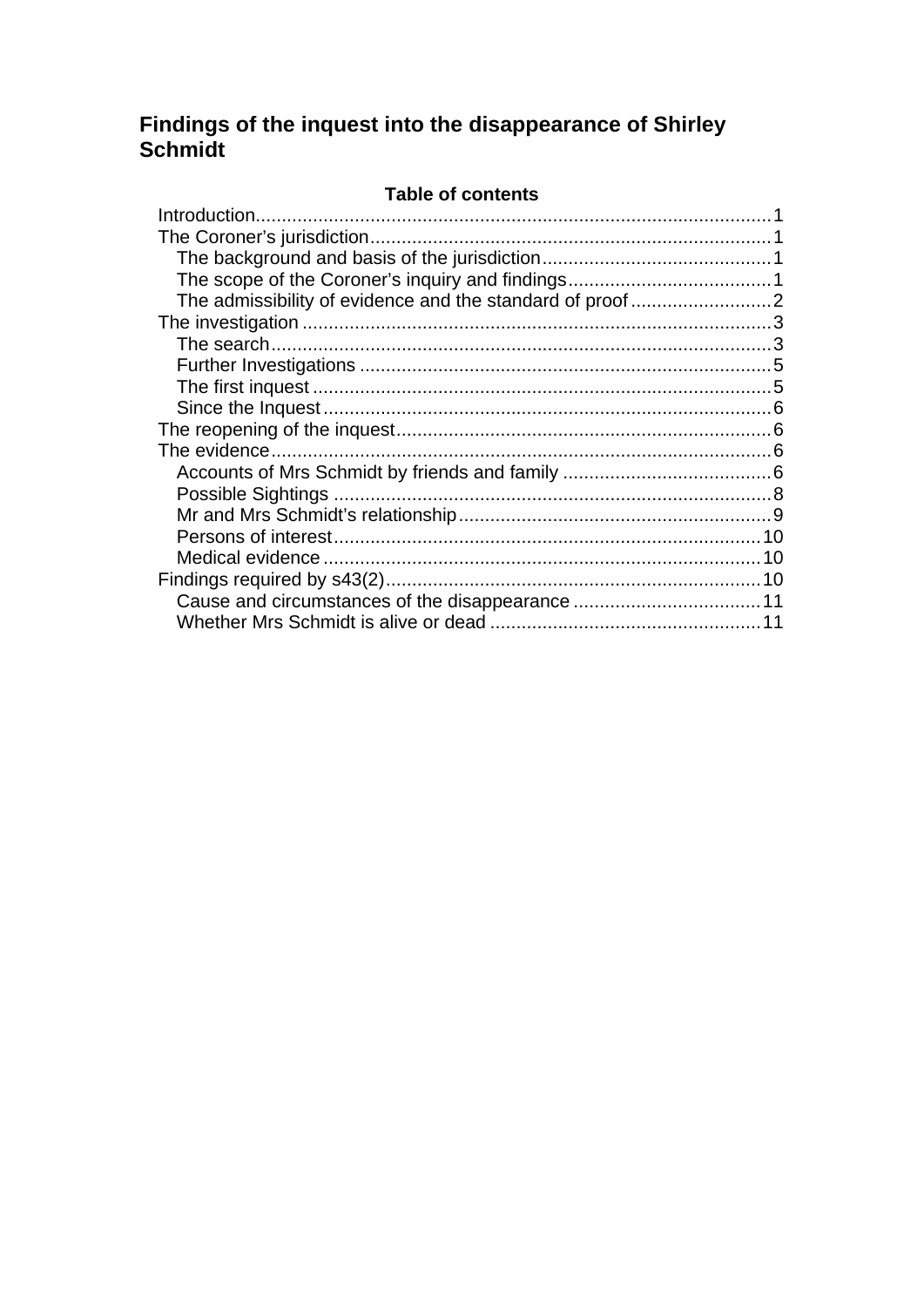<span id="page-2-0"></span>*The Coroners Act 1958* provides in s43(1) that after considering all of the evidence given before a coroner at an inquest the coroner shall give his or her findings in open court. What follows are my findings in the inquest held into the disappearance of Shirley Schmidt. Copies will be provided to her family and posted on the web-site of the Office of the State Coroner.

## *Introduction*

On 15 December 1985 Shirley Schmidt set off on her usual morning walk from a holiday house she shared with her husband Raymond. Mrs Schmidt did not return from her walk and, despite an extensive search and subsequent investigations, has never been found.

## *The Coroner's jurisdiction*

Before turning to the evidence, I will say something about the nature of the coronial jurisdiction.

## **The background and basis of the jurisdiction**

In this case an inquest was held into Mrs Schmidt's disappearance on various dates between 1 December 1987 and 17 August 1989 when Coroner I. A. Fisher delivered findings. Essentially those findings were that there was no evidence available to the Coroner that would allow a finding that Mrs Schmidt was deceased.

In 2004 the Missing Person Unit of the Queensland Police Service (QPS) conducted a review of Mrs Schmidt's file. As a result of that review, which included further unfruitful investigations, the matter was referred to the Office of the State Coroner. I requested that the Attorney-General direct that the inquest be reopened pursuant to s47 of the Act and such direction was issued.

The reopening of the inquest was held on 5 December 2007. However, since the disappearance and likely death being investigated occurred before 1 December 2003, the date on which the *Coroners Act 2003* was proclaimed, it is a "*pre-commencement death*" within the terms of s100 of that Act and the provisions of the *Coroners Act 1958* (the Act) are therefore preserved in relation to it.

These findings replace previous findings made<sup>[1](#page-2-1)</sup> and seek to establish the cause and circumstances Mrs Schmidt's disappearance and whether Mrs Schmidt is alive or dead.

#### **The scope of the Coroner's inquiry and findings**

Pursuant to s10 of the Act, a coroner has jurisdiction to inquire into the cause and the circumstances of a missing person's disappearance and into all such matters that will be likely to reveal whether the missing person is alive or dead.

<span id="page-2-1"></span>l  $1$  s47(4)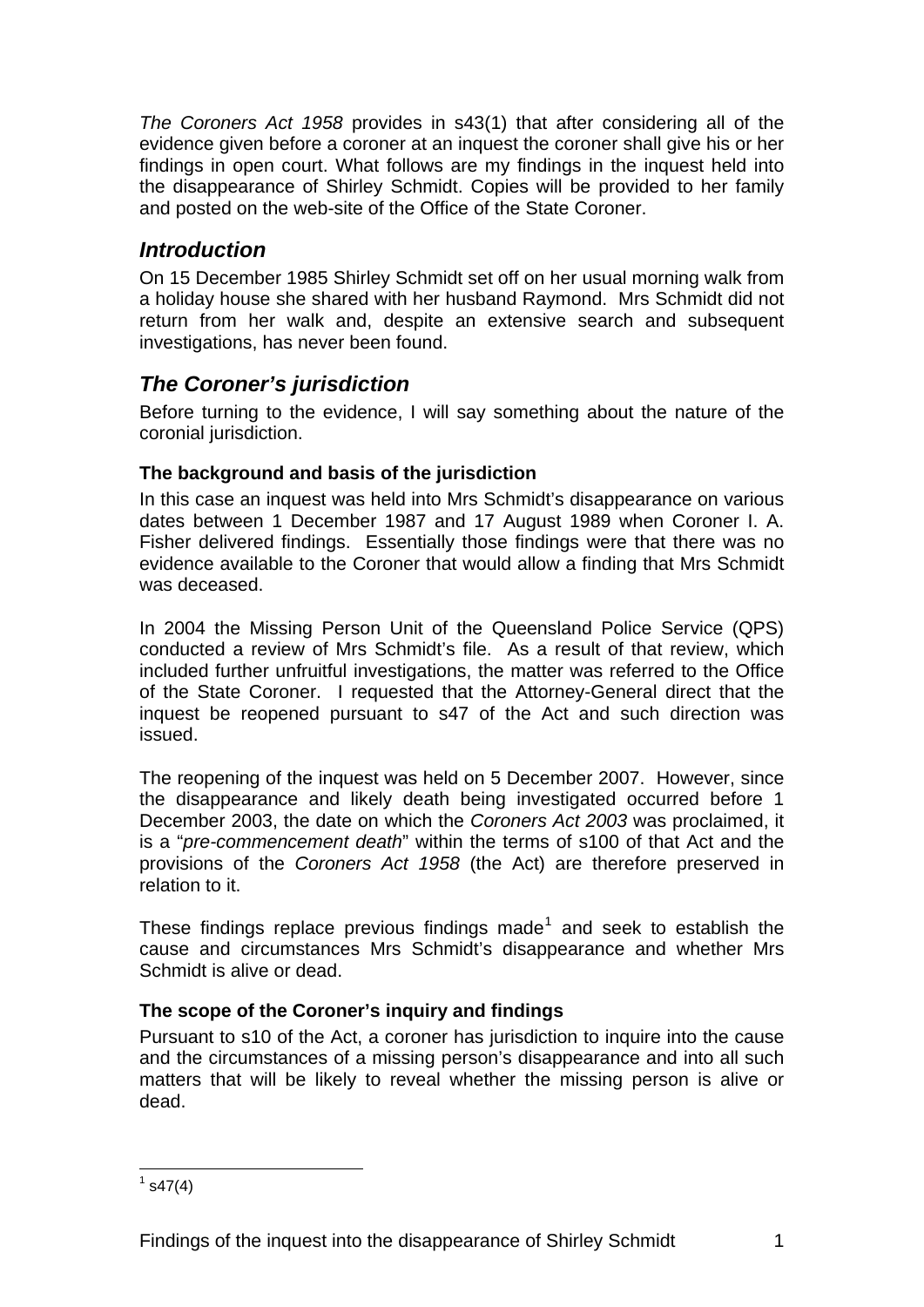<span id="page-3-0"></span>The Act, in s24(4), provides that where an inquiry concerns a missing person the finding shall set forth –

- the cause and circumstances of the disappearance of the missing person; and
- whether such missing person is alive or dead; and
- $\bullet$  if such missing person is alive or likely to be alive the whereabouts of the missing person at the time of the inquiry.

After considering all of the evidence presented at the reopening of the inquest, findings must be given in relation to each of those matters to the extent that they are able to be proved. A coroner may accept such of the finding previously made or evidence given as appear to the coroner to be correct.

#### **The admissibility of evidence and the standard of proof**

Proceedings in a coroner's court are not bound by the rules of evidence because s34 of the Act provides that "*the coroner may admit any evidence the coroner thinks fit"* provided the coroner considers it necessary to establish any of the matters within the scope of the inquest.

This flexibility has been explained as a consequence of an inquest being a fact-finding exercise rather than a means of apportioning guilt: an inquiry rather than a trial. $3$ 

A coroner should apply the civil standard of proof, namely the balance of probabilities, but the approach referred to as the *Briginshaw* sliding scale is applicable.<sup>[4](#page-3-3)</sup> This means that the more significant the issue to be determined, the more serious an allegation or the more inherently unlikely an occurrence, the clearer and more persuasive the evidence needed for the trier of fact to be sufficiently satisfied that it has been proven to the civil standard.<sup>[5](#page-3-4)</sup>

In the case of a missing person a coroner must find if possible, whether, on the balance of probabilities the person is alive or dead. The question therefore is whether it is more probable than not that Mrs Schmidt is deceased.

Finally in respect of this issue, a coroner is obliged to comply with the rules of natural justice and to act judicially.<sup>[6](#page-3-5)</sup> This means that no findings adverse to the interest of any party may be made without that party first being given a right to be heard in opposition to that finding. As *Annetts v McCann[7](#page-3-6)* makes

 $\frac{1}{2}$  s47(3)

<span id="page-3-2"></span><span id="page-3-1"></span><sup>3</sup> *R v South London Coroner; ex parte Thompson* per Lord Lane CJ, (1982) 126 S.J. 625<br><sup>4</sup> *Anderson v Blashki* [1993] 2 VR 89 at 96 per Gobbo J

<span id="page-3-4"></span><span id="page-3-3"></span><sup>&</sup>lt;sup>5</sup> Briginshaw v Briginshaw (1938) 60 CLR 336 at 361 per Sir Owen Dixon J

<span id="page-3-5"></span><sup>6</sup> *Harmsworth v State Coroner* [1989] VR 989 at 994 and see a useful discussion of the issue in Freckelton I., "Inquest Law" in *The inquest handbook*, Selby H., Federation Press, 1998 at 13

<span id="page-3-6"></span> $7$  (1990) 65 ALJR 167 at 168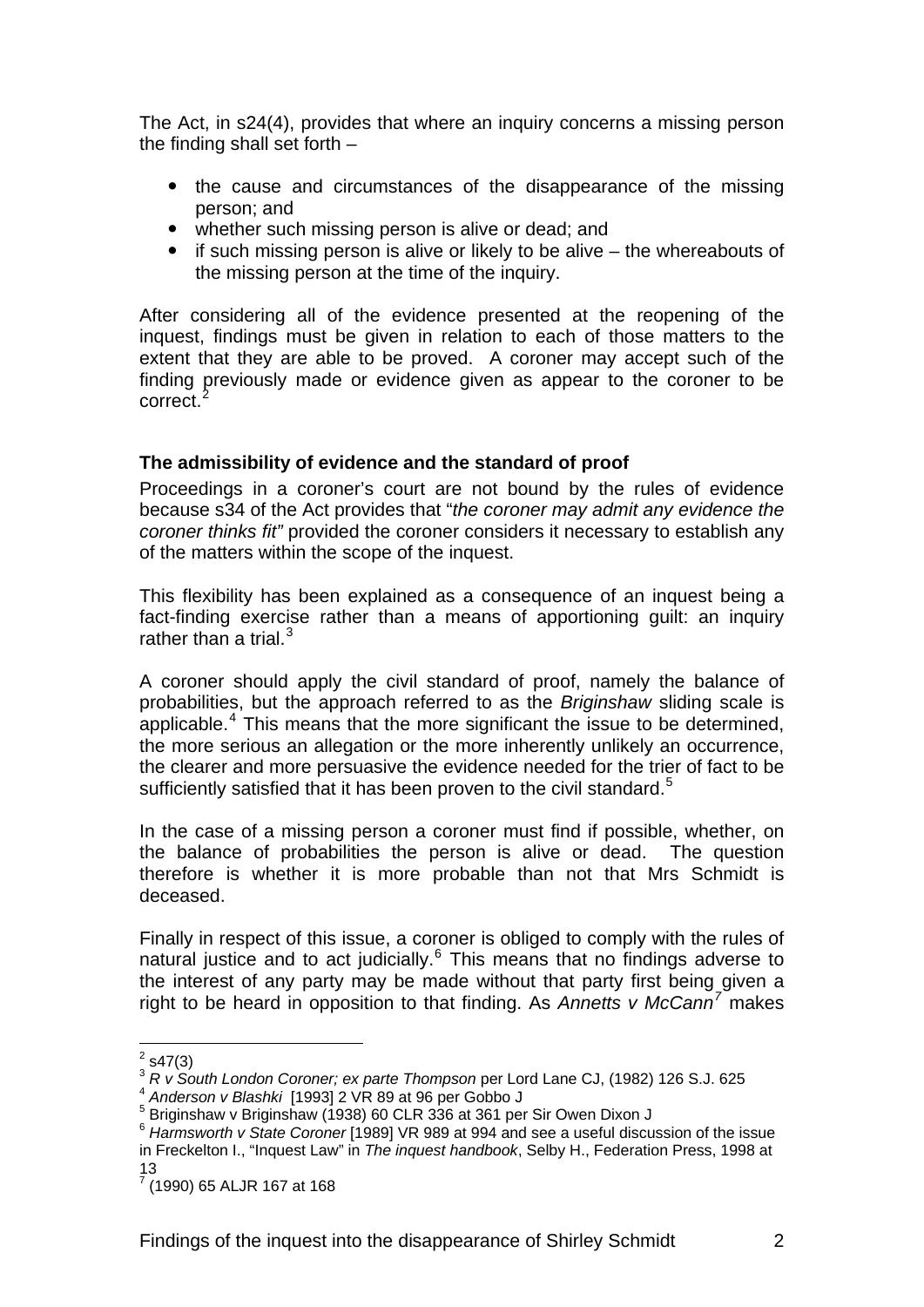<span id="page-4-0"></span>clear that includes being given an opportunity to make submissions against findings that might be damaging to the reputation of any individual or organisation. The possibility of adverse findings being made in this case does not arise on the evidence.

## *The investigation*

I turn now to a description of the investigation into the disappearance.

## **The search**

Senior Constable Cole of the Paluma Police, as he then was, initiated an extensive search of the local area on the morning of Mrs Schmidt's disappearance. He was alerted to the disappearance by Mrs Schmidt's husband Raymond, who had become concerned when his wife did not return from her morning walk. Mr Schmidt reported the disappearance to police at about 10.40am on 15 December 1985.

The search commenced with the officer and Mr Schmidt driving what was thought to be Mrs Schmidt's usual walking route, checking at the couple's holiday residence and questioning local residents. Following that Acting Inspector Angus of the Townsville Police Station was called to assist arranging a more comprehensive search of the area.

By the afternoon a group of 6 police officers and about 20 volunteers combed the local area. That search was called off at 6.00pm.

On 16 December 1985 a full scale search of the Paluma region was commenced employing the services of police, SES personnel, the National Safety Council helicopter, Salvation Army and Townsville Catering staff, as well as volunteers. Members of the defence force on exercise in the local area also assisted in the search.

That search covered the Paluma township and an area surrounding the walking route on Mt Spec-Ewan Road from Windy Corner to the bitumen end of that road and an area off the road extending for approximately 20 metres.

Information regarding a possible sighting of Mrs Schmidt was received at lunch time on Monday, 16 December. Two holiday-makers, Mr Carl Barlow and Ms Tanya Cooper reported that they saw a woman they thought fitted the description of Mrs Schmidt at the Paluma Dam Picnic area at about 12.30pm on Sunday, 15 December. They said she was with a man and their manner led them to assume they were a couple. Mr Barlow and Ms Cooper were shown a photograph of Mrs Schmidt and they confirmed their opinion that she was the woman they saw. It is unclear if the couple were ever shown a photograph of Mr Schmidt and it is unfortunate they were not shown a photoboard rather than a single photograph of Mrs Schmidt.

On the basis of that possible sighting, the search was reoriented towards the Paluma Dam, including the dam, surrounding bushland and tracks. Extensive searching on foot, by four wheel drive vehicle, by boat on the damn and helicopter over the area was fruitless.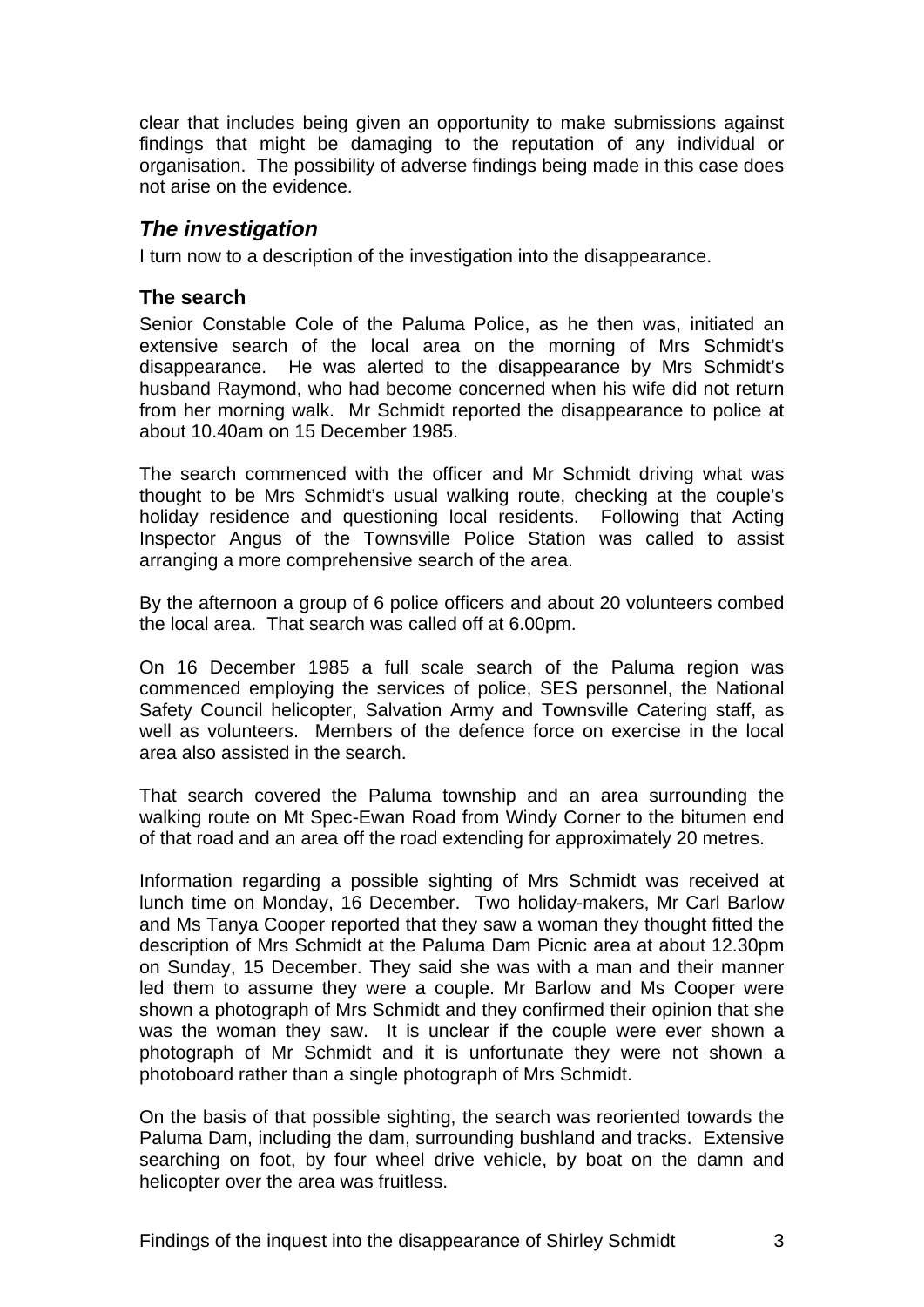The further significance of that possible sighting was that Mr Schmidt told police that his marriage to Mrs Schmidt was not without problems. They had been seeing a counsellor, Mr Bradley Levingstone, who last saw the couple on 12 December 1985. He was interviewed during the course of the investigation as was another counsellor, Mrs Bell Addison who was a close friend of Mrs Schmidt's.

The following day, Tuesday 17 December, the search was reoriented back to the route along which Mrs Schmidt was thought to take her morning exercise. That reorientation was on the basis of information from Mr Schmidt to the effect that he did not think his wife could or would walk the distance to the dam. Senior Constable Cole reported that he agreed with Mr Schmidt since the usual walking route described by him was approximately 3.7km long along a bitumen (albeit narrow) road. The road to the dam is a narrow dirt road which was steep and windy in parts which is likely only to be attempted by very fit persons. $8$ 

The search of that route revealed the road to be bound on both sides by dense rainforest with numerous cuttings and embankments on either side of the road. There are a number of places along the road where the forest drops steeply off the road. The shoulder is narrow and covered with thick grass. The road was frequented by tourists on account of it being the only access to the Hidden Valley/Ewan area and to the dirt road leading to the dam. Clifford Firth, a Paluma local resident observed in his statement to police that in certain cloud/mist condition vehicles can approach without one being able to hear them, or know the direction of travel. There was evidence from a local resident Cameron McKenzie that there was mist on the morning of the disappearance.

A full line search of the area surrounding the walking route was undertaken to the point of impenetrable dense forest and difficult creek crossings. It also covered a smaller dam nearby, the town's water supply, various trails, old mine sites and caves.

On Wednesday 18 December the search was scaled down but included a recheck of the Paluma dam by boat.

It seems a relative of Mrs Schmidt offered to use scuba equipment to search a dam at the rear of Smith crescent as well as the town water supply. $9$  It is unclear if this was done.

The investigating officer describes the search as particularly difficult given the humidity, difficult terrain and presence of ticks, snakes and leeches. Senior Constable Cole quite appropriately praises the efforts of all those involved.

l

<span id="page-5-0"></span><sup>&</sup>lt;sup>8</sup> Police Report, p.3

<span id="page-5-1"></span><sup>&</sup>lt;sup>9</sup> Running Sheet, p.7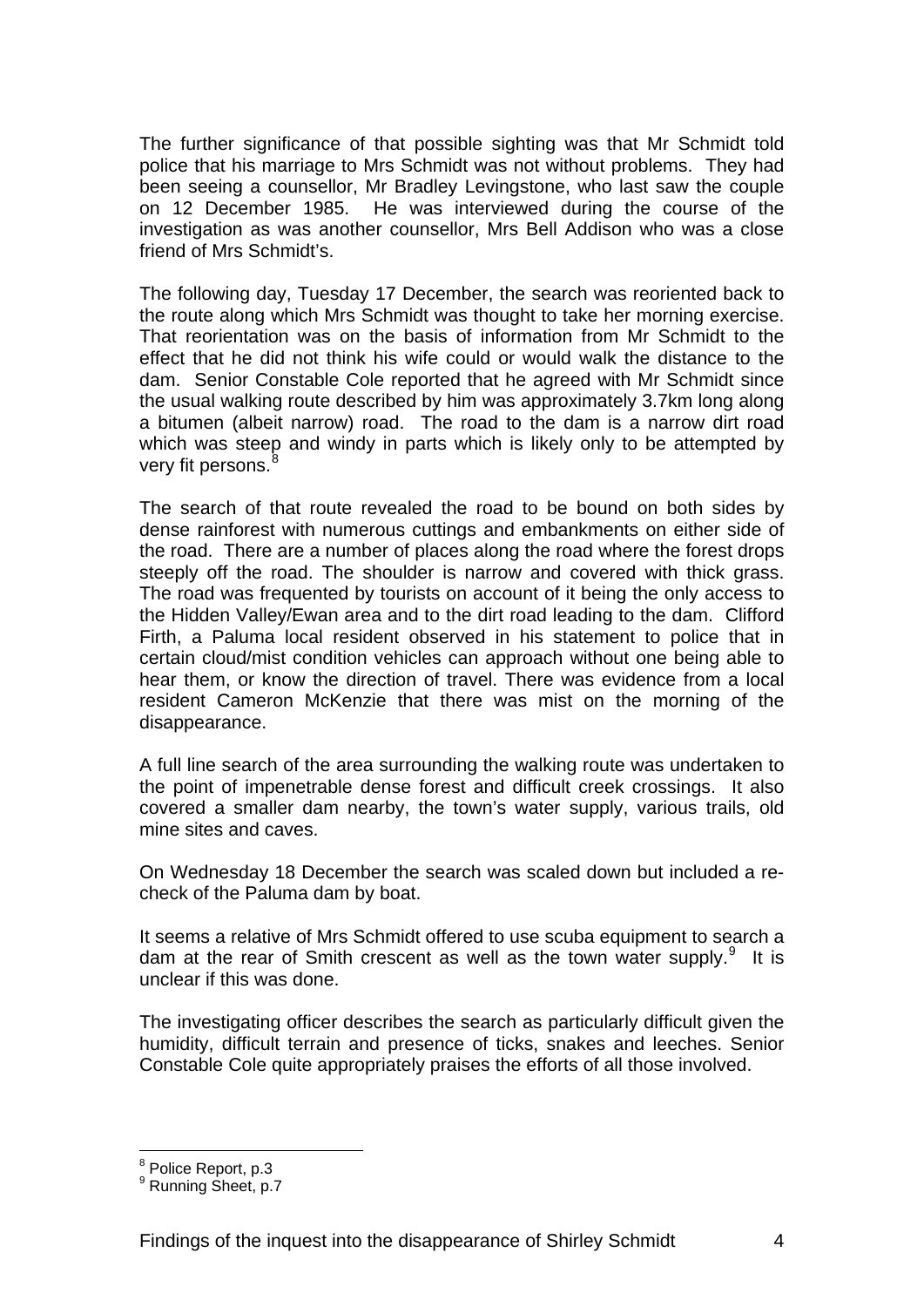## <span id="page-6-0"></span>**Further Investigations**

A number of people reported foul smells at the rubbish dump and other locations in the area. Those reports were followed up and were ultimately fruitless.

In addition, a number of witnesses were interviewed during the course of the investigation and information gathered by the police was appropriately pursued. A summary of the investigative steps taken is found in the police 'running sheet' which is contributed to by various officers. It details a thorough investigation.

## **The first inquest**

As already mentioned an inquiry was held into the cause and circumstances of Mrs Schmidt's disappearance commencing on 1 December 1987. On that day Coroner M. K. Davies heard evidence from a number of witnesses, namely –

- 1) Senior Constable Cole (investigating officer)
- 2) Carl Keith Barlow
- 3) Cameron McKenzie
- 4) Linda May Venn
- 5) William James Venn

During the course of the inquest information came to hand regarding a timber cutters 'break-up' party that had been held at Ingham the night before Mrs Schmidt's disappearance. A follow-up party was held the following day at Hidden Valley and the party-goers would have driven the route Mrs Schmidt is thought to have walked. A theory developed that Mrs Schmidt may have been hit by a car while walking. Further investigations were undertaken regarding that information. There is some controversy in the records regarding missing material relating to those inquiries. It seems that a Detective Gray attended to the inquiries as part of the initial investigation but was later suspended from duty. In the event, original interview notes were not available to investigating police. Despite that, no evidence of involvement of the timber cutters was revealed.

Proceedings were adjourned a number of times in an effort to have Ms Cooper give evidence. As mentioned she was the woman who reported seeing some near the dam. Unfortunately she could not be located. Detective Gray gave evidence before Mr Nolan at the Coroners Court at Southport on 19 May 1989. At that time he was suspended from duty. He played a part in the investigation and the running sheet previously mentioned was tendered through him.

The inquest closed with finding being delivered by Mr Fisher at the Townsville Coroner's Court on 17 August 1989.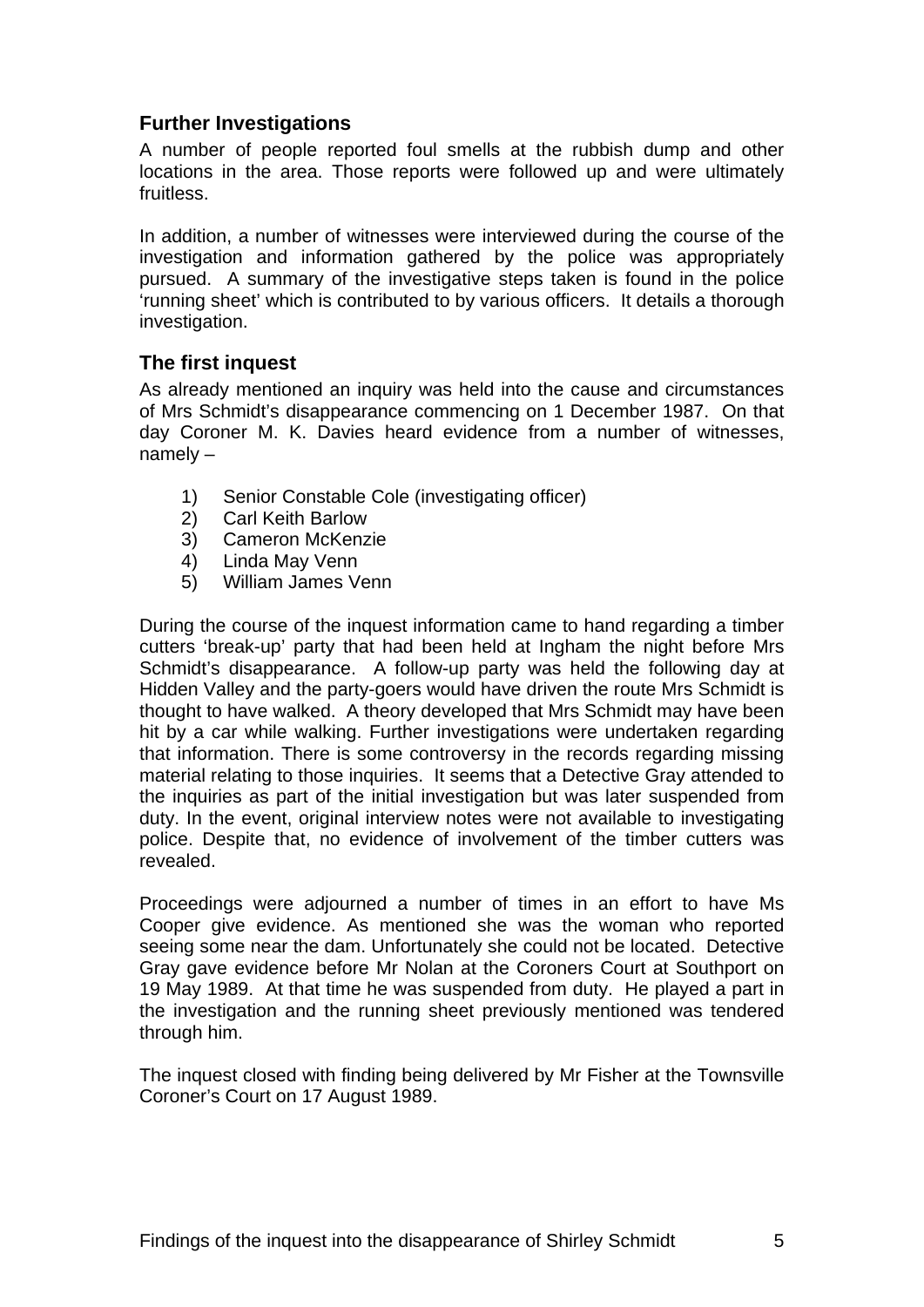## <span id="page-7-0"></span>**Since the Inquest**

I have previously mentioned that the Missing Persons Unit conducted a review of Mrs Schmidt's files in late 2004. Officers conducted electronic checks of the following databases which one would expect to reveal evidence that Mrs Schmidt was alive if in fact she was –

- QPS indices
- Centrelink
- Health Insurance Commission
- Pharmaceutical Benefit Scheme

No such evidence was revealed by those investigations.

Finally, staff of this office obtained a statutory declaration from Judith Malpas (one of Mrs Schmidt's daughters) to the effect that neither she, nor any other family member, have had any contact with their mother since prior to the disappearance.

I am satisfied that the investigation was thorough and competently carried out.

## *The reopening of the inquest*

The inquest was re-opened on 5 December 2007. Ms Julie Wilson was appointed Counsel Assisting and another of Mrs Schmidt's daughters, Leah James, was present in court. Submissions were made by Ms Wilson based on the investigation materials already gathered. Those materials did not disclose any lines of inquiry that could be usefully pursued at this stage. Accordingly no witnesses were called to give evidence. Ms James indicated to the court that the family accepted that no further productive investigation could now be undertaken.

## *The evidence*

Some of the evidence revealed during the course of the search has been mentioned above. I turn now to the evidence in some more detail. I can not, of course, even summarise all of the information contained in the exhibits but I consider it appropriate to record in these reasons the findings of fact on which I have based my decisions concerning the particulars of the disappearance.

#### **Accounts of Mrs Schmidt by friends and family**

Shirley Schmidt was born on 4 November 1929. She was married to Raymond Schmidt who is now deceased. She had four children – Leah, Judith, Rosemary and Frederick who is now deceased.

The witnesses interviewed gave some insight into Mrs Schmidt's life and character immediately prior to her disappearance. That evidence is inconsistent with a person who might stage a disappearance and create a false identity.

Mrs Linda Venn was a friend of Mrs Schmidt's and had known her since 1982. Mrs Venn and Mrs Schmidt shared an interest in local history and were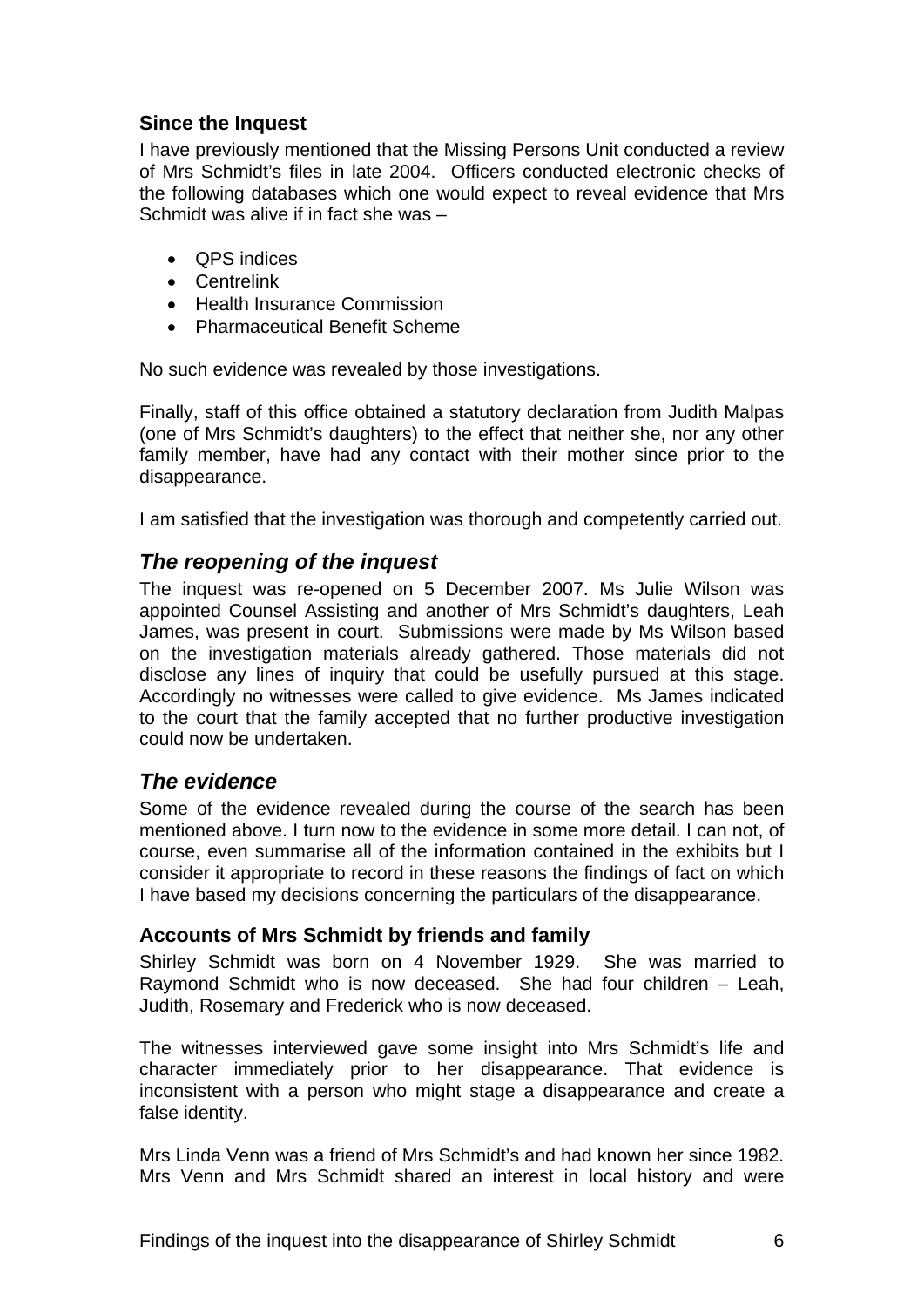attending James Cook University together. She observed Mrs Schmidt to be mentally and physically fit, aside from the "*annoyance*" of her diabetes. Mrs Venn told police that her friend committed to her family and to music. She had music students that Mrs Venn did not think Mrs Schmidt would abandon willingly. She also thought that if Mrs Schmidt was thinking of leaving her marriage, she would have the fortitude to tell her husband.

Mrs Venn spoke with Mrs Schmidt the Sunday prior to her disappearance and she "*appeared her normal self*".[10](#page-8-0) She had been on an excursion with Mrs Schmidt some time prior and noted her to be capable with a map and compass. Even so, there is no suggestion that Mrs Schmidt was any such 'excursion' on the morning of her disappearance. Mrs Venn did not believe Mrs Schmidt would venture into unfamiliar territory on her own. She had observed her friend returning from the usual morning walk and told police Mrs Schmidt normally dressed in joggers, socks and a towelling sleeveless dress.

Mr William Venn knew Mr and Mrs Schmidt through his wife. He and Mrs Venn had visited the Schmidt couple at their homes in Townsville and Paluma. He had observed the family dynamics to be happy and normal. He had seen Mr and Mrs Schmidt disagree but observed them to be respectful of their differences. Mrs Schmidt expressed great interest for her children and grandchildren.

Mr Venn describes Mrs Schmidt as being "*a woman of self-confidence, ability, dedicated to her family, community service and her music teaching*". She had discussed with him future plans for renovating an existing building at their Townsville home to be used as a sound proof music studio. He had also seen Mrs Schmidt the Sunday before her disappearance when she seemed to be in good spirits.<sup>[11](#page-8-1)</sup>

Two of Mrs Schmidt's daughters, Judith Malpas and Leah James were interviewed by police on 17 January 1986. Mrs Malpas last saw her parents on Saturday 14 December 1985 and did not notice anything unusual. Likewise, Mrs James did not notice anything out of the ordinary when she saw them on 11 December 1985.

Raymond Schmidt was interviewed by police on the day of his wife's disappearance and several times thereafter. He gave the following account of the 24 hour period leading up to Mrs Schmidt's disappearance –

#### *Saturday 14 December 1985*

- Mr Schmidt went shopping while Mrs Schmidt stayed at home. The house cleaner was also at the house.
- Mr and Mrs Schmidt went to visit Ruth Bradshaw
- At 2pm the couple attended the Good Shepherd Hospice where Mrs Schmidt sang with the Townsville Chamber choir

l

<span id="page-8-1"></span><span id="page-8-0"></span> $10^{10}$  Statement of Linda Venn, p.2  $11$  Statement of William Venn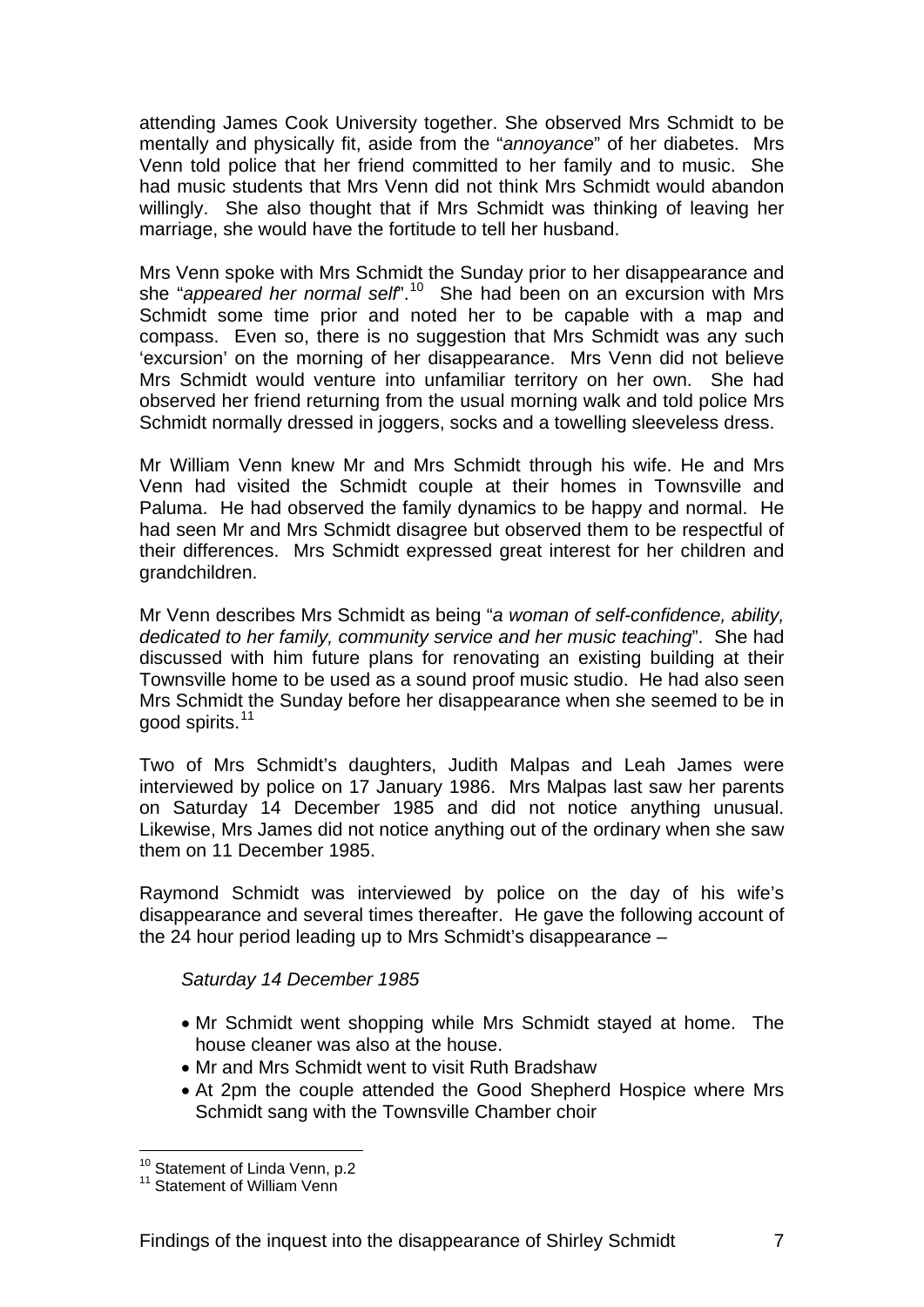- <span id="page-9-0"></span>• At 3pm Mrs Schmidt sang at the Townsville Masonic home
- The couple prepared to travel to Paluma and spent some time with their daughter Rosemary Hawkins
- Mr and Mrs Schmidt collected their grandson, Steven Malpas and his friend, Kim Moore
- The group then travelled to Paluma arriving at about 7.15pm
- Mrs Schmidt went to bed having had dinner
- The two boys played pool and Mr Schmidt stayed with them for some time before retiring

#### *Sunday 15 December 1985*

- Mr Schmidt heard his wife shower and leave the house
- He rose at about 7am and went to mow the lawn
- By 8.30am Mr Schmidt was concerned about his wife's whereabouts since she had been late from her walk on a previous occasion he decided to wait for a while
- Mr Schmidt prepared breakfast for his grandson and his friend and following that initiated his own search for Mrs Schmidt
- He attended the police station at 10.40am to report his wife missing

Mrs Schmidt was, by all accounts a loving mother and grandmother (to 13 grandchildren at the time). At the time of her disappearance her daughter Leah was expecting a child.

She was a piano teacher with over 50 students. She had a passion for music which was well known. She had recently completed a degree in social sciences and had applied for a counselling position at the university. Apparently she had been short-listed and was very much looking forward to her new career.

The evidence describes a woman who was positive about life and who was making plans for the future at the time of her disappearance.

#### **Possible Sightings**

As already indicated police obtained information from Mr Barlow and Ms Cooper to the effect that they had seen a woman fitting Mrs Schmidt description at about 12.30 pm on the day of the disappearance at the Paluma Dam.

Ms Cooper described the woman she saw as being in her 50's and in company with a male person. Ms Cooper said that the woman did not appear to be distressed or concerned and the pair appeared to be a couple. Mr Barlow, unlike Ms Cooper, did not see the woman with a man and neither could say if the woman was wearing spectacles (which Mrs Schmidt wore).

Mr Barlow thought the woman was wearing a purple dress (possibly purple and white), and Ms Cooper recalled the woman wearing a purple frock. At the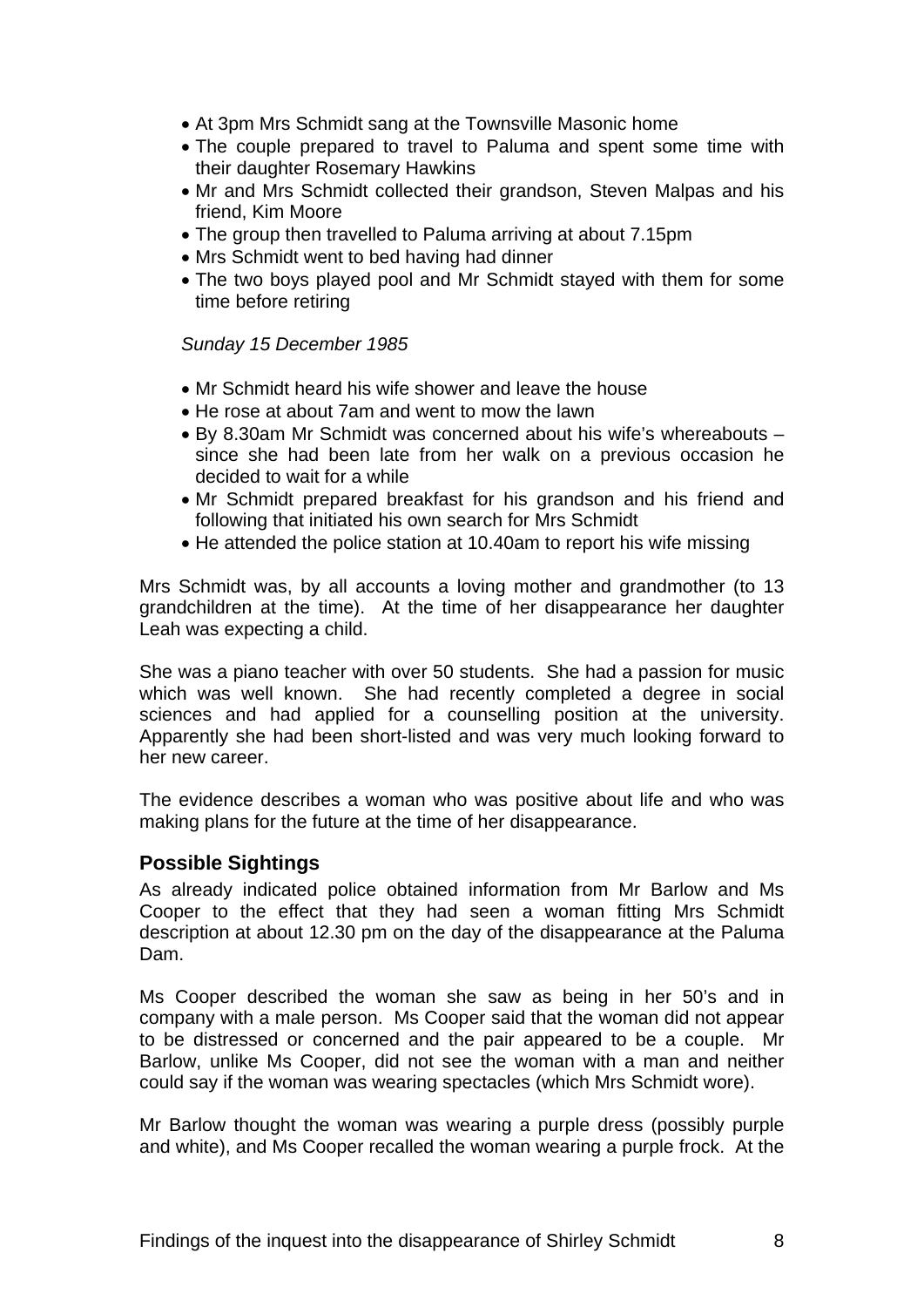<span id="page-10-0"></span>inquest in 1987, Mr Barlow gave evidence that the dress the woman was wearing was a light orange or light brown.

Police interviewed Mr Barlow and Ms Cooper a number of times and as mentioned and Mr Barlow gave evidence at the inquest. The sightings were discounted on account of the unlikelihood of Mrs Schmidt walking the distance to the dam and the further unlikelihood of her taking up with another man (on the basis of statements from friends). There were also inconsistencies in the descriptions given.

Mr Robert Shelly claimed to have seen an elderly couple walking between Paluma and the dam turnoff at about 1.30pm on 17 December  $1985^{12}$  $1985^{12}$  $1985^{12}$ . By that stage two days of extensive searching in the area had proved unsuccessful.

In respect of the possible sightings of Mrs Schmidt with a man in the vicinity of the damn, the evidence of Mr John and Mrs Frances Morland is significant. They owned a weekender in Paluma and particularly remembered driving to and from the Paluma Dam on 15 December. Between 7.15 and 8.30 am, the Morlands drove the route Mrs Schmidt is thought to have walked and they did not see Mrs Schmidt whom they knew. That evidence, together with the evidence of Mr Barlow indicates that the dam was populated by a number of people on the morning of Mrs Schmidt's disappearance and is unlikely to be a place where Mrs Schmidt would go with a secret companion.

On 19 December 1985, Leone Dewis told police she saw a woman walking towards Paluma at about 9.50 am on 15 December. The woman was wearing a floral dress and was medium build (Mrs Schmidt was a large build). Ms Dewis later saw the woman walking past Ivy Cottage (the home of her friends, Mr and Mrs Venn) which is past Mrs Schmidt's home.

#### **Mr and Mrs Schmidt's relationship**

The marriage logically came under scrutiny on account of the evidence suggesting Mrs Schmidt might have been seen with another man at the dam, in addition to evidence that the marriage was strained. Two marriage counsellors were interviewed by police.

Mr Levingstone's evidence was that while Mrs Schmidt was depressed and disappointed with the marriage he did not think that she was suicidal.<sup>[13](#page-10-2)</sup>

Mrs Addison was interviewed by police on 16 December 1985. She was a close friend of Mr Schmidt and although she was aware that there were problems in the relationship she noted that Mrs Schmidt doted on her grandchildren and was not interested in other men. Mrs Addison's evidence was that said she had spoken deeply with Mrs Schmidt in the past and in her opinion Mrs Schmidt was not suicidal nor the type of person to run away with another man.

l

<span id="page-10-2"></span><span id="page-10-1"></span> $12$  Running Sheet, p.7<br> $13$  Police Report, p.6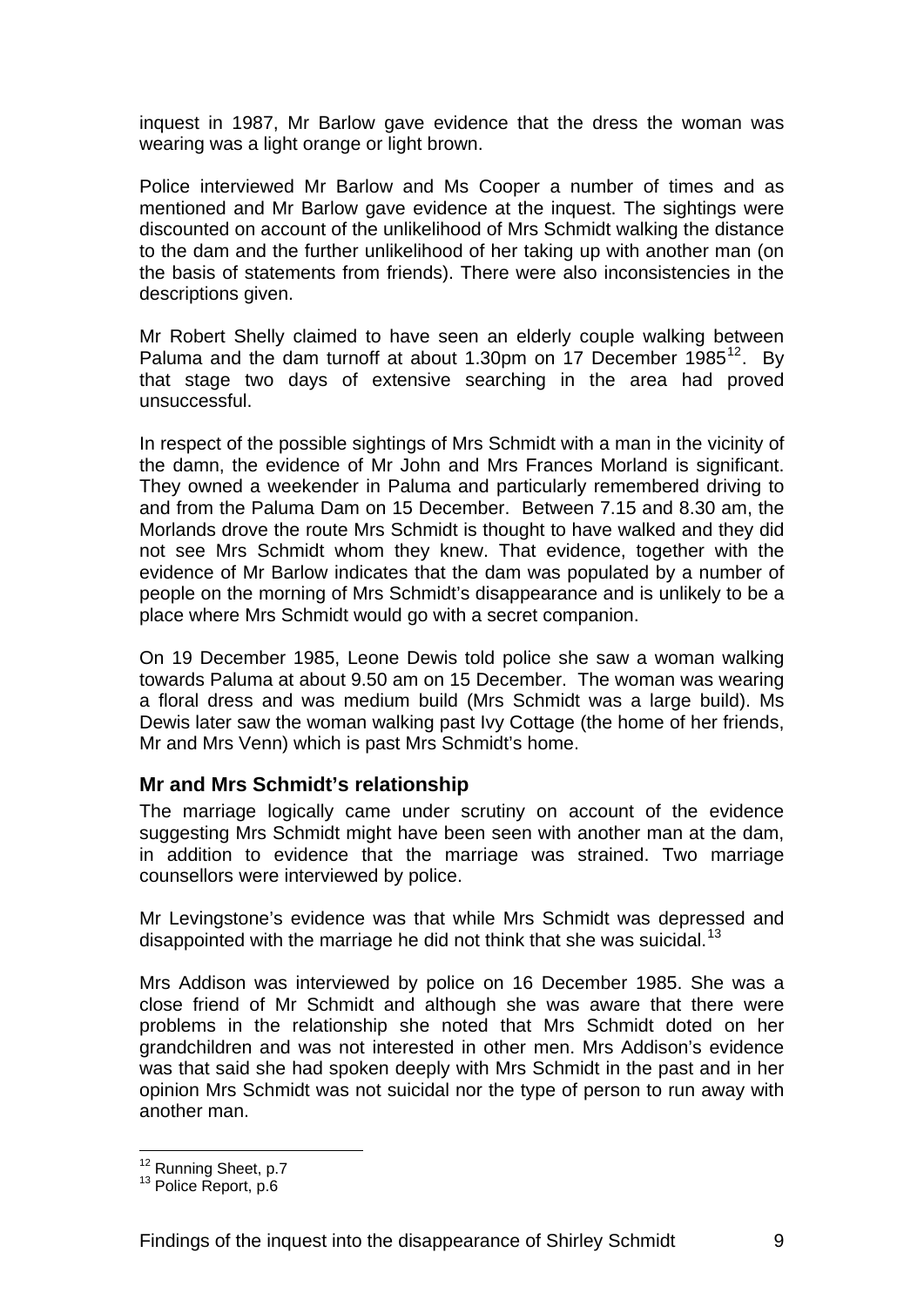<span id="page-11-0"></span>Leah James told Counsel Assisting that while her parents had issues at the time of the disappearance, those were no more serious than those which face all married couples from time to time. Mrs James was 30 years old at the time and therefore, in my view, able to make that observation reliably.

I am satisfied that there is no evidence that the marriage was in such a state that would provoke Mrs Schmidt to leave it in the manner of her disappearance.

#### **Persons of interest**

A person named Rodney Jones came under suspicion by police on account of his apparently unusual involvement in the search for Mrs Schmidt. He was interviewed by police and gave an account of his whereabouts at the time of Mrs Schmidt's disappearance. That account was verified by Mr Jones' parents who were also interviewed by police.

Further, Mrs Schmidt's relatives suggested that police interview Laurie Colwell who was a boarder with the Schmidt's while he was at university. There was an argument between him and the Schmidt's prior to the boarding arrangement being terminated. They also asked that Duggan Dugai be investigated. He was a resident at Mount-Spec near Paluma and had made a nuisance of himself causing an argument with the Schmidt's. Police attempts to locate those two people failed. There is no evidence to suggest that either of those men had a hand in the disappearance.

#### **Medical evidence**

Evidence regarding Mrs Schmidt's mental and physical health is largely anecdotal and was provided by some friends and family.

There is evidence that Mrs Schmidt suffered diabetes. Mr Schmidt told police that his wife's condition was well controlled by exercise and careful diet. He said that Mrs Schmidt would usually walk for 1½ to 2 hours as part of a regular exercise regime designed aimed at dealing with her condition. She was not insulin dependent<sup>[14](#page-11-1)</sup> and Mrs Schmidt's general practitioner and a diabetes specialist consulted by the Missing Persons Unit did not believe there was any medical basis for her disappearance.<sup>[15](#page-11-2)</sup>

I accept that evidence. It is noteworthy, however, that the MPU checks of the Health Insurance Commission and Pharmaceutical Benefit Scheme databases did not reveal any record of Mrs Schmidt having sought medical attention or medication since her disappearance.

## *Findings required by s43(2)*

I am required to find, so far as has been proved, the cause and circumstances of Mrs Schmidt's disappearance, whether she is alive or dead and if alive or likely to be alive – the whereabouts of Mrs Schmidt at the time of the inquiry.

<span id="page-11-1"></span><sup>&</sup>lt;sup>14</sup> Police Report p.2

<span id="page-11-2"></span> $15$  Police Report, p.7